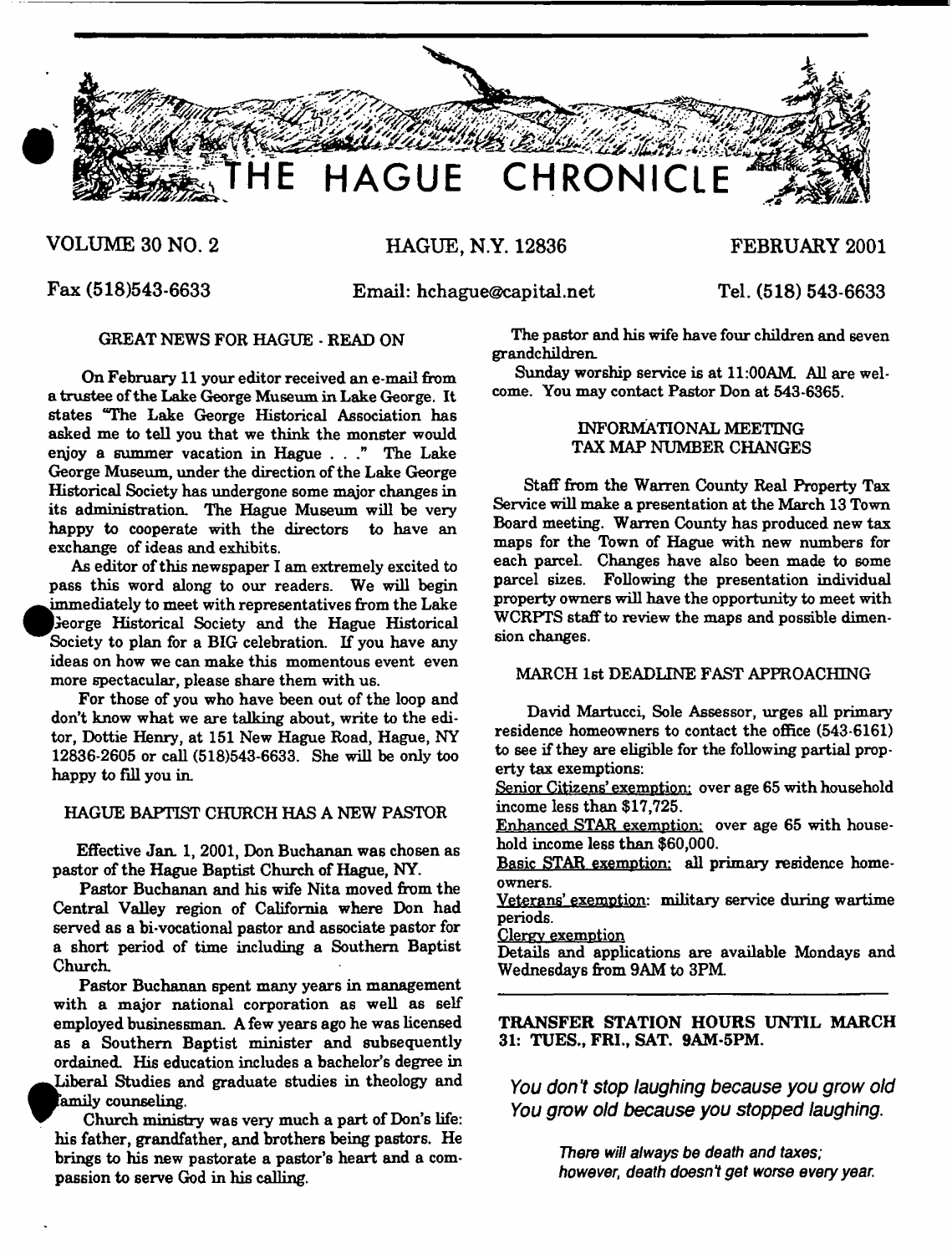Christians in over 170 countries around the world will gather on Friday, March 2 in observance of the World Day of Prayer 2001 service. In the greater Ticonderoga area the service will be sponsored by the Hague Wesleyan Church on Rt. 8 (next to the Community Center).

Begun in 1887 by Presbyterian Mary Ellen James, World Day of Prayer brings together in informed prayer and prayerful action, international women from a myriad of backgrounds, cultures, and Christian traditions. Since 1941 World Day of Prayer has been sponsored in the United States by Church Women United, a grass roots ecumenical movement of Protestant, Roman Catholic, Orthodox, and other Christian women.

This year's service, written by Christian women of Samoa, focuses on the theme, "Informed Prayer, Prayerful Action." Lolly Armes, a former missionary to East Africa and resident of Hague for 18 years, will speak on the Scriptural story in the biblical book of Esther. Esther was summoned during a time of crisis to pray and act according to her faith. She first sought to be informed, and later engaged in fasting and prayer as she discerned God's will for herself and her people.

We invite you, your friends, families, and community of faith to join in this World Day of Prayer 2000 celebration and worship. We invite you to come and support women's ecumenical ministries toward peace and justice. There will e an offering of the Least Coin in which we donate only the least coin we have. We will support also the Safe Homes ministry by bringing toiletries for abused women.

#### AREA YOUTH TO ORGANIZE

A kick-off meeting of area youth will be held at Ticonderoga's First United Methodist Church on Sunday, March 11 , 2001. The meeting will start at 3:30PM for the purpose of organizing a youth program with our area youth. This is an opportunity for youth in grades 7-12 to share their ideas and views on the design of the youth program. For more info, call Douglas Buckland, 597-3468.

# THANK YOU! THANK YOU! THANK YOU!

We have had a wonderful response to our Enhancement Committee's appeal for funds for our hanging baskets. We are so glad that many of you think that the "Adopt a Basket" campaign is a good one. (Jan. Hague Chronicle p. 1)

At the risk of being redundant and to refresh your memory - The Hague Enhancement Committee came up with the idea to raise funds for our summer hanging baskets. We ask anyone who would like to "adopt a basket" in memory of or in honor of a special person, to send a \$20.00 donation , payable to the Hague Enhancement Committee, *do* The Hague Community Center, Hague, NY 12836. A special fund has been set uy for this purpose. We plan to put a small plaque on the basket to designate the honoree. We feel the baskets can really make a difference in the appearance of the town.

The baskets have now been removed from their hangers and taken to the greenhouse, where they will be planted and cared for until the end of May at which time we will pick them up and hang them on Routes 9N and 8. We hope to make this an ongoing project for years to come. Wouldn't you like to be considered a charter "gifter"?

# ROTARY CLUB OF NORTHERN LAKE GEORGE

Many hands make light work. The old adage definitely applied at a recent meeting when our club participated in the joint project with Warren County Health Services.

Approximately twice a year the Rotary Club of Northern Lake George sends out information on infant immunization to children in Warren County who are six months, one year and eighteen months of age. This service is also performed by other Rotary Clubs in Warren County.

The helpful hands belonged to Mary Jo Keeler, Ronni Garrison, Walter Thorne, Marty Brown, George Garrison, Karen Laundree, Carol Brown, Dottie Henry, and Jack Harrigan with some supervising from Toml James and John Barber. Thanks to everyone for the folding, stuffing, licking and stamping! We'll all be back at this in another six months as we continue to help the younger generation grow up healthy.

#### TICONDEROGA HISTORICAL SOCIETY

The Ticonderoga Historical Society and Harmon Gallery will reopen at 10AM on March 1 with an exhibition entitled "An Exploration of Color and Design: *Paintings & Prints* by Debby Koechel of Wadhams, NY. The exhibit will be on display at the Hancock House March 1 through April 28, 2001. The Hancock House is open Wednesday through Saturday from 10AM to 4PM. The Historical Society will also be hosting a "Meet the Artist" reception for Ms Koechel on March 2 at the Hancock House from 6PM to 8PM. Public is invited. For more info, contact Steve Blanchard at 585-7868 or e-mail [ths@capital.net](mailto:ths@capital.net).

Two part class on Genealogy Basics bv Karla VonFumetti Staudt Mar 5th and 26th, 10AM to 12PM or 7PM to 9PM Cost \$40 (\$32.00 for THS members) Call Steve Blanchard at 585-7868 for reservations.

Also - "Doing Genealogy Research Online Productively'! by Karla Staudt on April 23 10AM-12PM or 7PM to 9PM \$20.00 (\$16 for members) Call above number for information

**2/01**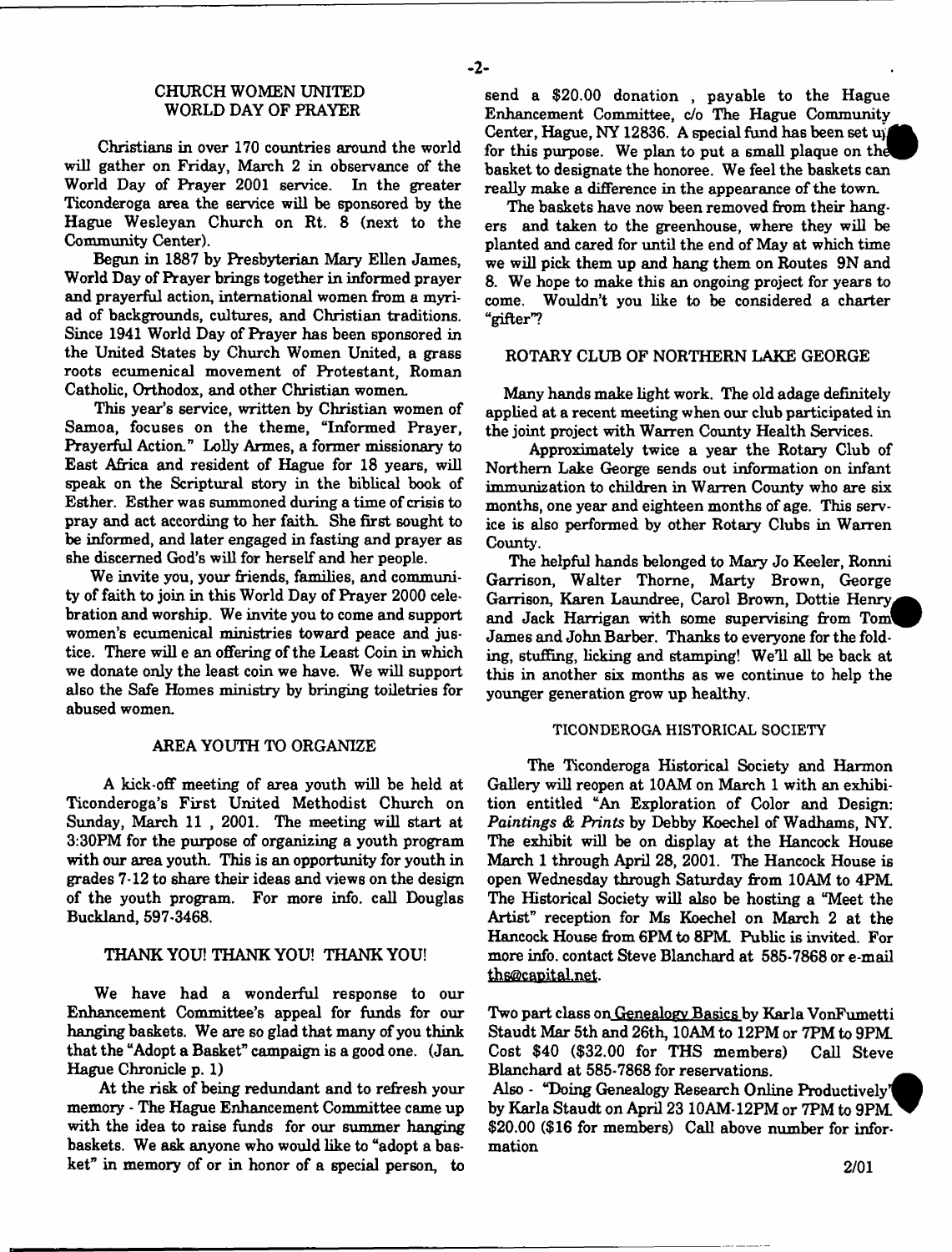# PLANNING BOARD - 2/1/01

#### SUBDIVISION - PRELIMINARY

A. Lee Frasier for Geraldine Frasier (41-1-2.1&.3) SUB 01-01. Hollow Road. Land Use TRII/OCII. APA Moderate/Low Intensity.

Mrs. Frasier would like to reduce the acreage of 41- 1-2.1 and  $41-1-3.1$  to 17.92 acres and 6.72 acres respectively and to increase 41-1-3.2 to 48.41 acres and create 41-1-3.5 as 0.92 acres as part of a cluster for the purpose of providing deeded water from the spring on this lot to the lots of this subdivision. Mr. Swanson did not feel that this type of subdivision could be considered under the clustering guidelines. The Board tabled the proposal because it would create a new lot (41-1-3.5) that is both undersized and landlocked, two circumstances which are to be avoided. Mr. Frasier will work with his family and his lawyer to find another way to ensure that control of the spring is as the family wishes it to be.

B. Whisher (22-1-3.1) SUB-01-01: Mr. Whisher would like to subdivide a 1.17 acre lot (in a 1.1 acre zone) into two lots of 0.167 A., and 1.003 A. Larger lot will conform to minimum dimensional but not area requirements. Smaller lot will not meet dimensional or area requirements. (Hague Zoning Ordinance Section 160.23). Mr. Whisher said he needs the subdivision (which would separate the cabin from the restaurant) in order to get financing and insurance.

 Mr. Wisher proposes to make improvements to Indian Kettles that are within the 100 ft. site review area. Attached letter/plans gave details. In a preliminary look at the diagrams during the meeting Mr. Goetsch noted a number of changes from the submitted plans and gave the impression that the plans were still being refined.

The Board tabled this for now, saying it needed the subdivision issue cleared up before it could discuss proposed modifications to Indian Kettles. Concern was expressed about the plan to add an outside bar. It was noted that Bolton Landing has outlawed all outside bars because of continuing complaints about noise, littering and other adverse effects on the quality of life. It was noted that the Liquor Authority has jurisdiction over the outside bar. Another concern is that the Indian Kettles restaurant and house currently share a septic system. A motion was made and seconded that the Planning Board make a recommendation to the Zoning Board of Appeals: If proof can be provided in writing of the willingness to loan if 1) Lots are separated and 2) if they are not separated.

### TOWN BOARD MEETING - Feb. 13, 2001

# PRIVILEGE OF THE FLOOR:

**•**

1. Dottie Henry received an email from Bob Howell of The Lake George Historical Society acknowledging that

the Lake George Monster would enjoy a summer vacation in Hague. We are pleased and wonderful plans are already in the making to welcome the Monster home! After all, Hague is the Monster's birthplace, and we certainly would welcome his visit.

Dottie Henry also received a letter from Bert Ferguson, a copy of the letter sent in 1986 after Dottie's home had been burglarized, suggesting that a resident of Hague should be designated Deputy Sheriff for hourly pay. This deputy should be on-call round the clock, and have the power to arrest. Thieves and vandals should have to make full restitution, and be incarcerated or on probation, and not merely given a "slap on the wrist" as punishment. Mr. Ferguson remarked that this 15-yr. old letter is appropriate to today's time. Supervisor Belden remarked that before the appointment of such a deputy, the applicant would need to attend formal training classes and become certified.

2. Rudy Meola inquired about the Town's appraisal bills. Since the Town of Hague has authorized payment for the appraisal of the State of New York lands in the assessment lawsuit, he wanted to know what the amount of that appraisal was. Supervisor Belden stated it would not be appropriate to give out that figure at this time.

Rudy said he has asked the Board to give him answers to his questions for nine months now, on installing a timer for the lights at the Town Park, on better illumination at the Community Center parking lot, and on the progress of Councilman Hourigan's plan to address the junk yard problem. Not satisfied with Art Steitz' responses to these issues at the January 9th meeting, Rudy Meola asked the Town Board whether it agreed or disagreed with Steitz. Blackie Fitzgerald disagreed, stating additional meetings would be needed, but that Rudy Meola holds that such meetings are illegal. Rudy Meola replied that there is nothing illegal about any Town Board meeting providing they are held according to appropriate rules governing such meetings. (Read letter to ed. on page 9).

3. Bob Patchett asked about the meeting of the Town Board with the Chazen Company (consultant for the Comprehensive Plan Committee). Supervisor Belden said he is still planning for the Town Board to hold such a meeting.

### REGULAR COMMITTEE REPORTS:

Assessor & Justice: Steitz- none.

Buildings and grounds/Community Center: Megow-. Lighting "controls are acting-up." The boiler has been cleaned. An unknown cause set off a Hague Fire Alarm.

Finance: none. Annual Financial Report delayed as a result of illness of the office clerk.

(Cont. on page 4 - Town Board)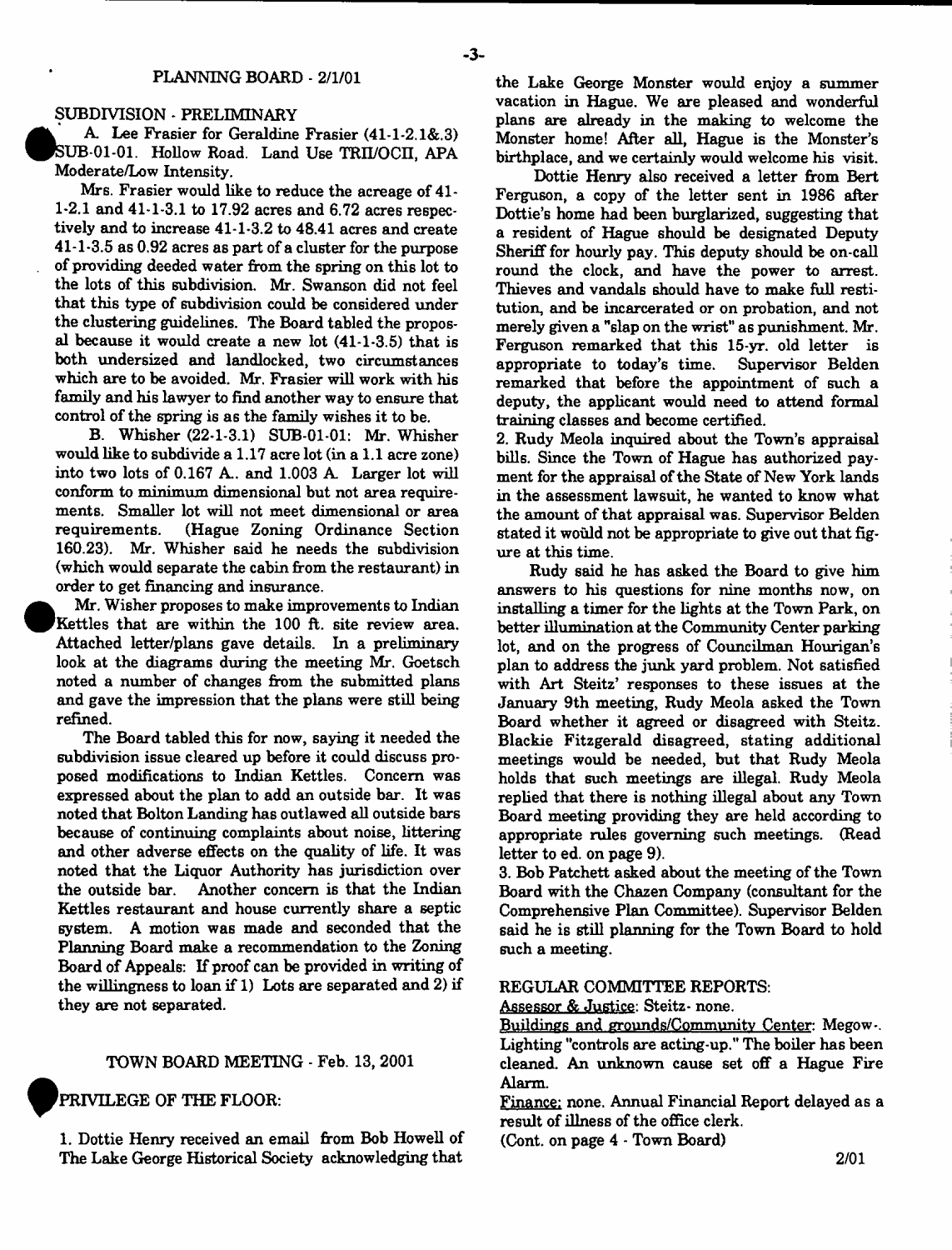(Cont. from p. 3 - Town Board)

Fire Dept.: Fitzgerald: Firemen's Breakfast February 17th and 18th from 7a.m. to 11 a.m. at the Hague Community Center, is part of the Annual Scholarship Weekend. Proceeds go to the Mary C. Beste Scholarship Fund.

Highway: Fitzgerald. Bids on the generator will be solicited next month. Supervisor Belden has been in touch with Niagara Mohawk as power lines need to run to the processing plant.

Insurance: Steitz: none

Personnel: Steitz: none

Planning. Zoning and Stormwater Management: Steitz/Fitzgerald - Indian Kettles has applied to the ZBA to subdivide two lots. Improvements were approved. Board unanimously appointed Bobert Goetsch as chairman of the Zoning Board. Supervisor Belden remarked that the sedimentation from Hague Brook and all the brooks forming the delta, must be stopped. Proposed plans are to put the removed sediment on a half-acre lot of property owned by Diane and John Trudeau. Maps and easements are still to be drawn up. Several problems must be addressed, such as the moving of a power line and cutting trees.. A permit will be needed to comply with Forest Management.

Recreation/Promotion: Sal Santaniello described events for the Feb. 17th and 18th Annual Scholarship Weekend with the Firemen's Breakfast at the Hague Community Center and Beste Scholarship Dinner and Awards at Silver Bay Association Dining Hall. Tickets for the 50/50 raffle are available at the Hague Market and the Silver Bay Store.

Sewer District *ff* 1 Belden Re: Proposed main pumping station on the comer of Dodd Hill Road and 9N. Application has been made to the APA and DEC for the approval. A Public Information Meeting will be scheduled.

Town Park and Beautification: Fitzgerald/Steitz. Two proposals have been received to buy and replace ceramic tile for the restrooms at the park. Another shed is needed for storing the tractor. The Board discussed possible locations for it at the Town Park or the Community Center.

Transfer/Recvcling Station: Megow. Income for Jan. 2001: \$1,115.75. The electrical work has been completed and outlets havebeen ground-faulted. The Transfer truck has some transmission problems. He has received quotes from several companies. The Board voted to get the truck repaired. Supervisor Belden will ask the County to help with repairs. Bill Bothe said all trucks also need new tires. Lou Megow reported that James Belden was injured from slipping on the ice while applying leverage as he was tying a tarp onto a container truck. Lou Megow and Bill Bothe have researched tarps that could be power operated. The Board reviewed several quotes and voted to buy such a tarp to avoid future mishaps.

Youth: Fitzgerald, none

#### UNFINISHED BUSINESS:

Junk Care: Supervisor Belden appointed Rudy Meola, and Skip Hourigan (not present) to develop a plan for' implementing the grant for the removal of junk cars and junk yards.

No action on Resolution dealing with Kolakowski vs. Town of Hague. Rudy Meola questioned the language developed by Paul Malaki, attorney for the Town, whereby the Town of Hague would agree not to do any work on the Sabbath Day Point Road right-of-way adjoining Mr. Kolakow ski's "tennis court" lot. Mr. Meola believes such limitations would put unnecessary limitations on the Town.

Approval of Resolution/Extension of Small Cities Block grant.

IP Company Foundation approved Rudy Meola's application for the establishment of a bat museum at the Community Center. The educational exhibit will focus on the Graphite mine/ caves, and its thousands of bats. The grant was for \$1,670.00

COMMUNICATIONS AND PETITIONS

Letter from the Rotary Club requesting permission to use the Visitors Center from June 4th to 10th for a food concession during Americade. The Board approved.

Letter received from Beebe, Grossman, and Bergins, attorneys for the assessments litigations. A trial date of June 25, 2001 has been scheduled for the Cartwright case.

A letter from DOT denied Hague permission to use perpendicular parking for safety reasons across from the Town Park.

Letter from W.C. D. P.W. re Chips. The State of New York is proposing the elimination of this highway-funding program.

Letter from Rudy Meola applying for the position of Hazardous Communications Officer. Since he developed the plan for the Town in 1996, he would be able to implement it. He asked Dan Belden whether any others had applied. Four people applied for the \$400.00 position. After a discussion begun by Art Steitz, and supported by Edna Frasier and others, the Board voted to eliminate this salaried position. The Board agreed that department heads will be responsible for complying with the Public Employees Safety and Health Act of 1980, and for keeping their own files of Material Safety Data Sheets. Art Steitz volunteered himself with Skip Hourigan to conduct the required employee Hazardous Communications Program training session each year.

A letter from the Adirondack Boards ailing Club requesting use of the Town Beach June 23-24 for \$150.00 a day was approved.

A letter from Rudy Meola applying for the vacant position on the BAR (Board of Assessment and Review). See below, *82,* New Business. *i*

#### NEW BUSINESS ^

Appointment of Board of Assessment Review member. Item tabled until next month when Ron Graser could be contacted in Florida to determine whether he wishes reappointment. (Cont. on p. 5 - Town Board)

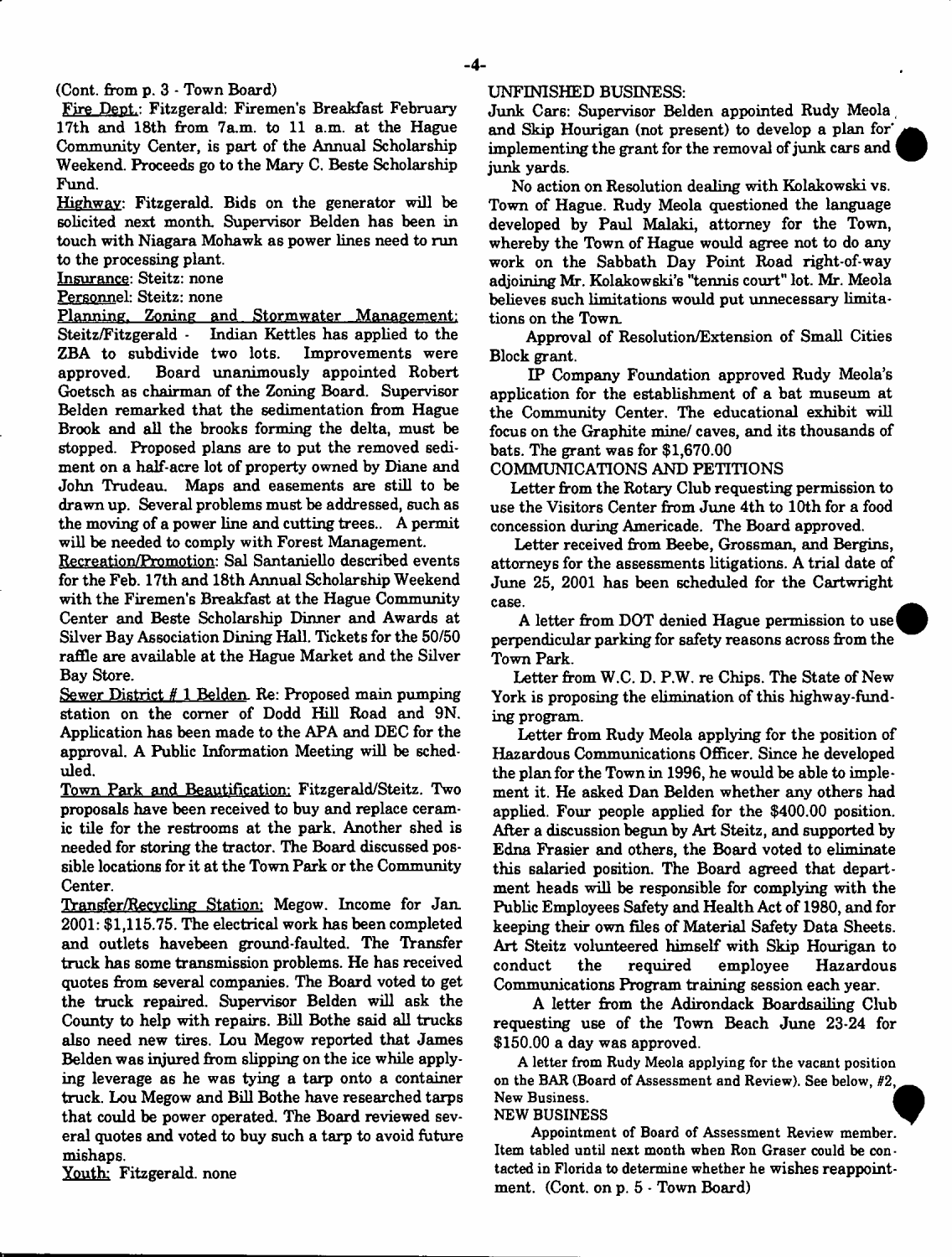Town Board (Cont. from page 4)

Resolution for CHIPS funding: This funding was restored this year. Monies have previously been used for road paving.

Proposal for Dennis Trombley: The Board voted to pay \$960.00 for labor upon satisfactory completion and inspection of repairs to Community Center to straighten louvers, shutters, cut beam for better airflow, etc. Skip Hourigan will work with Dennis on a volunteer basis.

Update on Home Owners Water System: Letters and maps will be sent to homeowners. Chairman: Lee Keeler, Vice-Chairman: Ursula Montbriand. Members of Committee: Skip Hourigan and Scott Patchett.

#### ZONING BOARD OF APPEALS - JAN. 25, 2001

WHISHER (22-2-3.1 Var 01-01 - Indian Kettles Mr. Whisher would like to subdivide a 1.17 acre lot into two lots of .167A and 1.003A The larger lot will conform to minimum lot dimensional requirements but not area. The smaller lot will not meet minimal dimensional or area requirements in accordance with Hague Zoning Ordinance Sec. 160-23. Mr. Whisher explained that he would like to move the property line to separate the residential from the commercial establishment due to difficulties in financing and insurance. He would like the current house tom down and rebuilt. (This is in a neighborhood of non-conforming lots). Public hearing sched-  $\bm{\mathsf{u}}$ led for next month's meeting.

Chairman Ginn requested not to be reinstated as chairman of the board. The ZBA usually recommends someone to the town board. This is an open subject until they speak to members who were unable to be present.

#### COMPREHENSIVE PLAN COMMITTEE

The Jan. 29 meeting was held with all members present. The meeting was dedicated to working through five pages of Goals and Objectives that would form the core of the town plan. Once agreement is reached on these goals and objectives, Chazen Co. will produce a draft document of our plan.

Because of lack of space, this paper must abbreviate these goals and objectives. A complete copy can be obtained at the Town Offices.

Under Economic Development the goals are: . Strengthen the economy through the attraction of new business and • Expand Bervices and tourism.

Under Land Use/Zoning, the goals are to regulate land use in a manner that promotes commercial development and protects the quality of residential housing environments.

A lengthy list of objectives to complete these goals is listed under both of the above.

A special meeting (extra) will be held on Feb. 12 and the ext regular meeting on Feb. 26

Feb. 12 an extra meeting was held with ten members present. The entire discussion was to deal with goals and objectives. A. Environmental Quality and Natural Resources Goals . Protect the environmental quality and natural

**?**

resources of the Town and surrounding region. B. Housing Goals • Provide a a greater range of housing opportunities and C. Transportation • Alleviate the current shortage of public parking in the primary hamlet and ensure that there is adequate parking for increased parking demand as a result of any possible expansion of hamlet businesses. Meeting is open to public.

The next regularly scheduled meeting of The Comprehensive Plan Committee is Feb. 26 at 7PM.

# NATURE NEWS by Laura Meade

"Caw, Caw, Caw!" The familiar sounds of the American Crow are often heard distinctly in winter, as it soars to a high branch and announces its presence. Two species in N.Y. similar to the American Crow are the Fish Crow and the Common or Northern Raven.

The American Crow has thrived throughout the state because it prefers a wide range of habitats and will probably continue to prosper. However, the Fish Crow prefers the vicinity of seashores, bays, inlets or swamps. It was document in 1980 as a confirmed breeding species only on Long Island and the Hudson River. For that reason few people around here realize that there are two distinct species of crows. The American Crow has been positively documented to be breeding at 2,350 sites throughout the state. It is a well-known bird in our area.

It is easy to be confused as to whether one sees a Common Raven or an American Crow because they are both large, chunky and ebony-colored. A crow is 17-21 inches while a raven is 22-27 inches. Both are gregarious and they alternately flap their wings, then glide to a high perch.

When I teach children how to positively identify if a large blackbird is a crow or a raven, I'll say the raven sounds like a crow with a sore throat. Once a young local "birder" suggested that we should throw a pill up the raven so it could catch and swallow the pill, and feel better. I found out that was the best way to get novice "birders" to distinguish the difference between the two species here.

A few years ago an observer was astonished to count approximately 400 crows in a cornfield during an official NYState Christmas bird count. That person Baid, "It looks like a scene from Alfred Hitchcock's 'The Birds'." An expert commented that they do this in winter just before going to their evening roosts.

According to Dennis Aprill, a nature columnist for The Press Republican, it has been reported that some crows have been taught to mimic human speech. He said that one such crow learned (and spoke) only profanities! That bird was a frequent visitor at an elementary school playground (much to the delight of the kids) and had to be captured and relocated.

Many varieties of birds have flocked to feeders recently, but seldom does one see a crow at a feeder, except for an occasional single crow on the snow, scuffing up seeds that have been dislodged by other birds.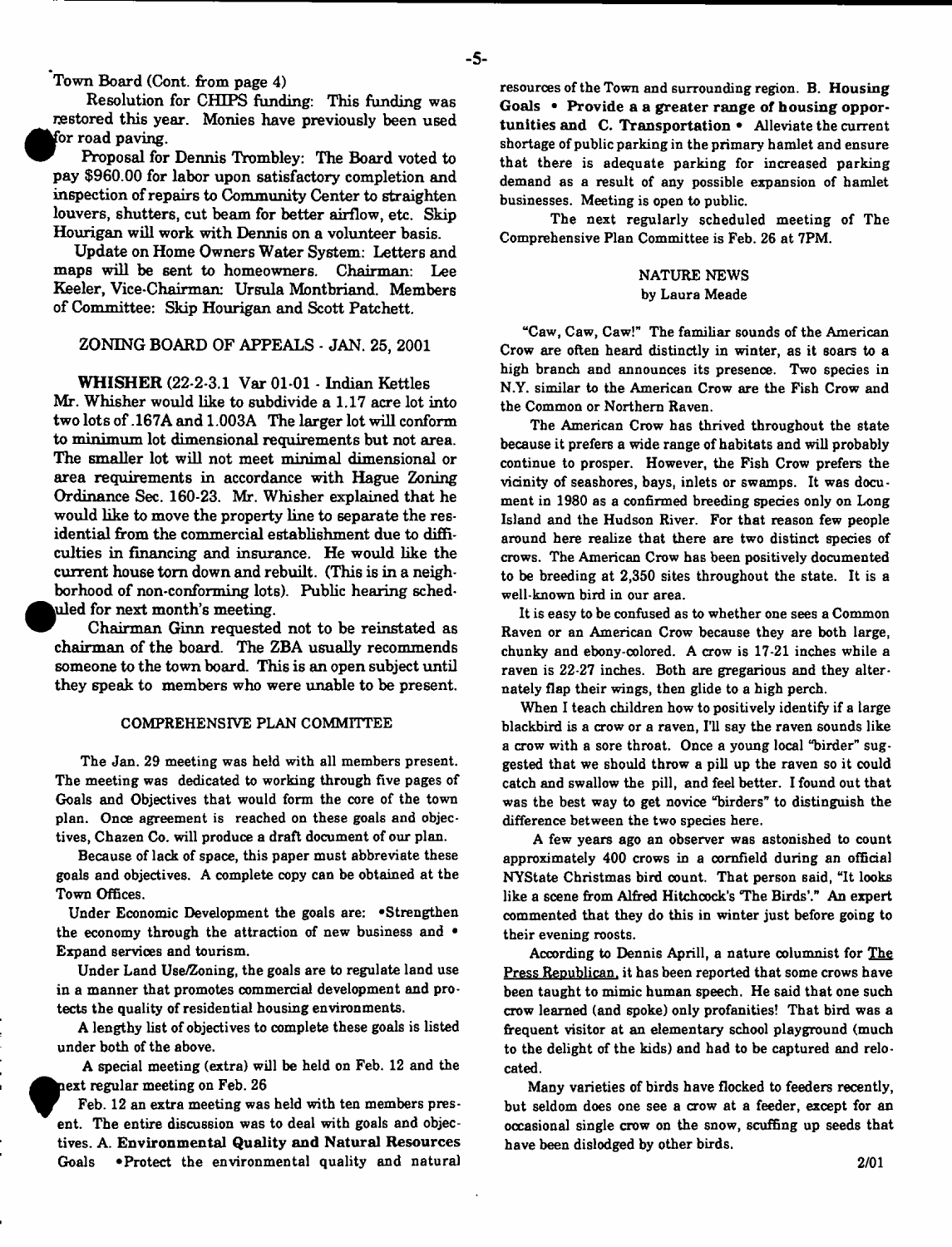The FUND for Lake George, a not for profit environmental advocacy group, will provide over \$260,000 in grants to several local public and private organizations to help support their ongoing conservation efforts on and around Lake George. Mr. John Barber, chairman of the board for The FUND said "this money will help continue the fight against milfoil, zebra mussels and other forms of pollution that present a serious threat to this beautiful natural resource. We have also continued our support of educational and preservation programs which focus on Lake George.

Six organizations were selected from a total of nine groups that requested funding support this year. A total of \$500,000 in requests were considered by the Board's Program Review Committee. Major recipients this year include the Lake George Park Commission who will receive \$86,400 and the Darrin Fresh Water Institute with \$62,800. Over half of that money will be used to combat milfoil and continue research and monitor other sources of pollution.

The third major recipient, the Lake George Land Conservancy was awarded \$85,000 to help continue its acquisition program of lands within the Lake George Basin. The Conservancy has been very successful in purchasing large parcels of land in and around the lake in an effort to protect it from development.

Other organizations receiving funding this year will be Bateaux Below, the Bolton Central School System for its Environmental Discovery Program and the DEC to monitor motor boat effluent compounds.

The funding is provided from an endowment managed by the FUND's Board of Trustees and from donations from the public. Mr. Barber said "without the continued support of our private contributors, the FUND would not be able to carry on this invaluable support to these programs.."

Readers interested in learning more about The FUND for Lake George can visit its website at www.thefundforlakegeoxge.org or drop a line to The FUND for Lake George, Box 349, Lake George, NY 12845.

### CAMP SACANDAGA

Situated in the heart of the Adirondacks, 4-H Camp Sacandaga has been a fun and educational part of many youths' summers for 56 years. Serving youth since 1945, 4-H Camp Sacandaga will once again be welcoming youth aged 8- 19 for six one-week sessions beginning July 8, 2001.

New programs for the 2001 season include a horse basics program, backpacking trip, and canoe trip. Daily activities include group meals, team games, campfires and an evening program.

The camping program is open to all residents of Warren County for \$160 per week. Interested individuals may learn more info, about the camp by visiting the camp's web page at [http://www.sacandaga.org.](http://www.sacandaga.org) For a brochure contact Cornell Coop. Ext. Education Ctr. at 623-3291 or 668-4881.

# 2001 TREE AND SHRUB PROGRAM

The Warren County Soil land Water Conservation^ District (SWCD) announces the 20th anniversary of its Annual Tree and Shrub Seedling Sale with bareroot trees and shrubs available at low cost!! Two unique items are being offered for the second year - American chestnut and "driwater". The District is assisting the NY Chapter of the American Chestnut Foundation in their effort to reestablish the American chestnut as one of the common trees in the northeastern forests. "Driwater" is used to water your tree seedlings for 90 days when conventional means aren't available. This year's diverse selection includes the following: balsam fir, blue spruce, Fraser fir, Canadian hemlock and white cedar transplants; American chestnut, black locust, Chinese chestnut, Norway spruce, Scotch pine, white pine, white spruce, autumn olive, and silky dogwood seedlings; small burnett, deer plot mix, tall mix, and short mix wildlife seed mixes; three varieties of wildflower seed mix; two types of fertilizer tablets; locally grown Crown Vetch sprigs; tree shelters; weed control mats and "driwater".

The District is now accepting orders. Please place order prior to the ORDER DEADLINE ON MARCH 30, 2001. Trees, shrubs, wildlife seed mixes, fertilizer, wildflower seed, tree shelters, and tree mats will be distributed on Fri. Apr. 27, 2001 and Sat. Apr. 28, 2001. Crown Vetch will be distributed between May 7 and May 18. **2001**. '

To place orders or for more info, contact the Warren County Soil and Water Conservation District, 51 Elm St., Warrensburg, NY 12885. Phone (518) 623-3119. Order blanks are available at various post offices, stores and town halls.

If you need an order blank, you may contact Dottie Henry, 543-6633.

#### SECOND ANNUAL COFFEE HOUSE HELD

The Music Department of the Ticonderoga High School plans a visit to New York City during spring break. With the help of Department Head Nelson Shapiro and his students, a coffee house was set up in the Hague Community Building on February 9 as a fund raiser. This was the second year that this has been done and it was even more successful than it was last year. There was standing room only in the main meeting room and the various acts brought down the house. Father George and Sister Fran of The Church of the Blessed Sacrament in Hague were successful in coordinating a surprise birthday oelebration in honor of Ursula Montbriand's 90th birthday, complete with cake and singing of the birthday song. The kids in Bob Palandrani's class crafted an Adirondack chair and a chest, both of which were raffled during the evening to two very lucky winners.

A great evening was had by all and a tidy sum was raised towards the expenses of the trip. We only hope they will continue this tradition each year! 2/01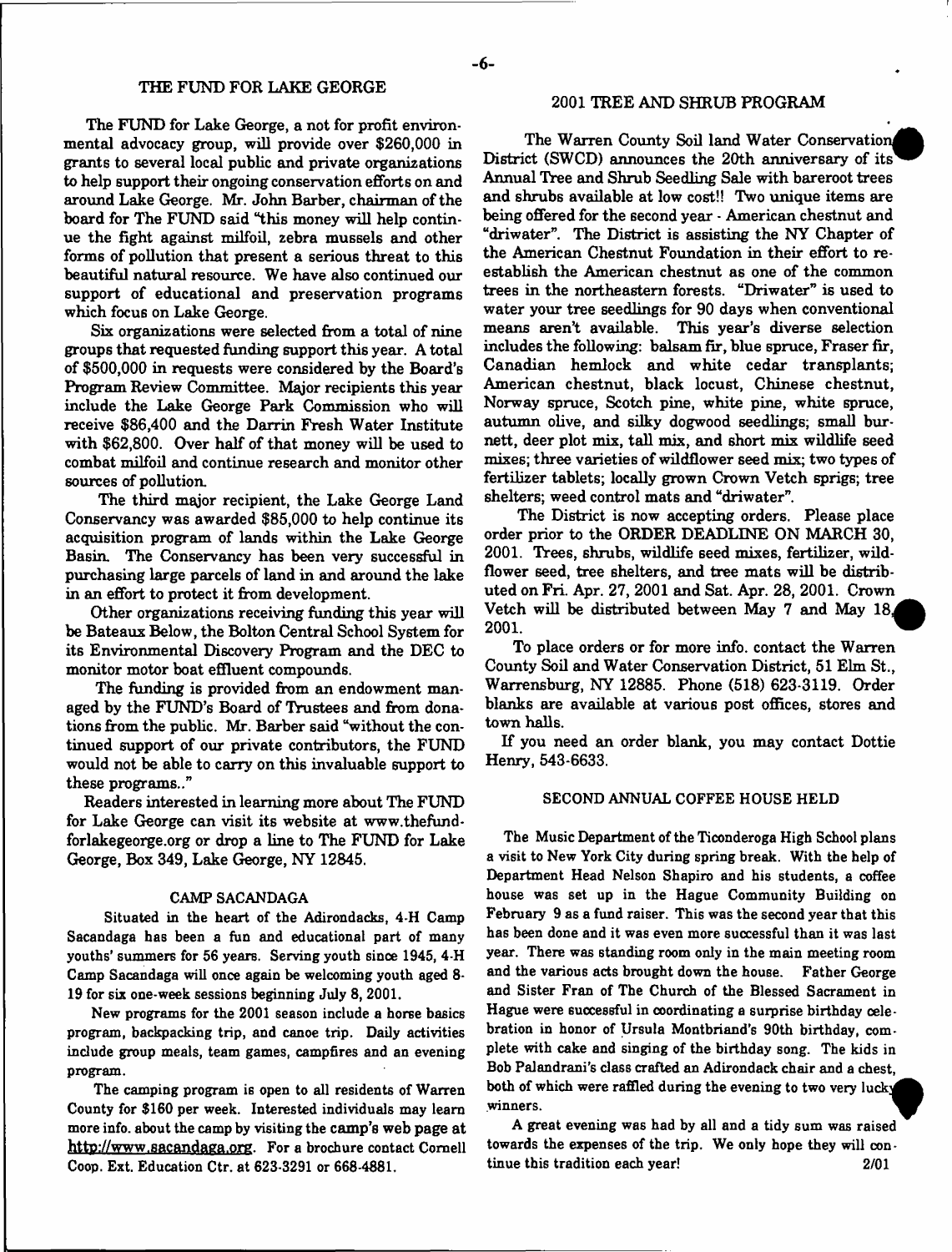# *souvitDiotgs*

BORN: A girl, Caitlin Alyssa Perkins Myers, to Julie (Perkins) and Rick Myers, Hague, on February 9. Proud grandmothers are Ann Perkins and Pat Swinton, both of Hague.

MARRIED: Deborah L. Graham, daughter of Mr. & Mrs. Graham Michael, Friends Point, Hague, to William L. Allen on August 26, 2000 in Seattle, WA.

MARRIED: Lindell M. Graham, daughter of Mr. & Mrs. Graham Michael, Friends Point, Hague, to Austin J. Donnelly HI on January 12, 2001 in Redmond, WA

DEED: Donald (Traveler) Jordon, 64, Decker Hill Rd., Hague, on Jan. 24,2001 in the Glens Falls Hospital. He is survived by six brothers: Arthur, Charles, Ernest, Calvin, Alan and Merlin, two sisters: Jeanie Anuo and Joyce Hall.

DEED: Zella Elizabeth "Betty" Decker, 89, West Hague Road, Hague, at Fort Hudson Nursing Home, Fort Edward on February 6, 2001. Betty is survived by her husband of 71 years, daughter, Carolyn Randall, brother Richard Carpenter, one grandson, one granddaugh ter, and three great-grandchildren.

# TI HI THIRD MARKING PERIOD HONOR ROLL

Grade 12 - First Honors: Katie Breitenbach, Amy Crawford, Anne Johnson, Dawn McCoy.

Second Honors: William Bothe, Tasha Braisted, Jason Mott, Josh Flass.

Grade 11 \* First Honors: Lucas Frasier, Heather Hassett, Joee Plass, Allison Rutkowski, Theodore Santaniello.

Second Honors: Tyler Wells

Grade 10 - First Honors: Daniel Crawford, Jessi Frasier,

Second Honors: Jessica Belden, Kelly Frasier, Jamie Russell

Grade 9 - First Honors: Matthew Frasier, Monica Sitts Second Honors: Thomas Haskell, Michael Michela

#### MIDDLE SCHOOL HONORS

ACHIEVEMENT ROLL: Grade 8: Danielle Connors, Joshua Frasier, Richard Zacharenko

Grade 7: Sarah Bissell, Andrew Trombley

Grade 6: John Breitenbach, Kelly McCoy, Kacheena **Trudeau** 

MERIT ROLL: Grade 8: Aren Laundree, Lindsay Mascarelli, Maureen Palait, Joshua Patchett

Grade 7: Marissa Coffin, Michelle Coffin, Derek Ross Grade 6: Jessica Alteri, Brittney Haran, Stephanie Nast

Robert Gautreau, registered physical therapist, has joined the growing physical therapy department at Moses-Ludington Hospital. Robert is the son of Mr & Mrs Timothy Gautreau, New Hague Road, Hague and spent all his growing up years in Hague.

The Honorable Dominick J. Viscardi, former Supreme Court Justice, Fourth Judicial District, has joined the firm of Bartlett, Pontiff, Stewart and Rhodes, P.C. as resident attorney in its new Ticonderoga office located at 15 Father Joques Place, effective Feb. 1, 2001. Judge Viscardi began his legal career in Ticonderoga in 1950, following discharge from the U.S. Army. He conducted an active trial practice for 28 years before being elected to the Supreme Court. Judge Viscardi resides in Ticonderoga, but maintains a summer home in Hague. At one time he served as attorney for the Hague Central School District.

Patrick J. Carney and John C. Breitenbach, Jr. are pleased to announce the formation of the law firm of Carney and Breitenbach. Mr. Carney is a native of Ticonderoga and has practiced in the area for 27 years. He was a partner in the firm of Viscardi and Carney from 1974 to 1978 and has been a sole practitioner since 1979. Mr. Breitenbach, who resides in Silver Bay, attended Union Law School, was employed as a law clerk with John Silvestri, Esq., sat for the New York State Bar Exam in February 2000 and was admitted to the Bar in June 2000. Prior to attending law school he was employed by the Town of Hague as its Zoning Administrator.

The partnership maintains a general practice of law with concentration in trusts and estates, estate planning, elder law, real estate law, matrimonial law, municipal law and land use planning which includes local zoning and matters before the Adirondack Park Agency, Dept, of Environmental Conservation and Dept, of Health. The firm maintains its offices at 14 Father Jogues Place in Ticonderoga.

CORRECTION: In the list of names for the Memory Tree in January's issue, we failed to include the name of Christine Steurer Sweeney. Charlotte "Lottie" Sweeney should read Charlotte "Lottie" Steurer. We apologize for this error.

### CHICKEN & BISCUIT DINNER PLANNED

The Middle School Music Department has again been invited to sing at Lincoln Center in New York City, after their very successful performance last year. They are planning a fund raiser on March 23 at the Ti Middle School Cafeteria in the form of a chicken and biscuit dinner. Tickets will be on sale in advance by contacting the Middle School office, Pat Cornell or Val Dixon.

Dinner is \$10.00 including dessert and beverage and will be served from 5:30 - 7:30PM. Musical entertainment will be provided by students from the Middle School. 2/01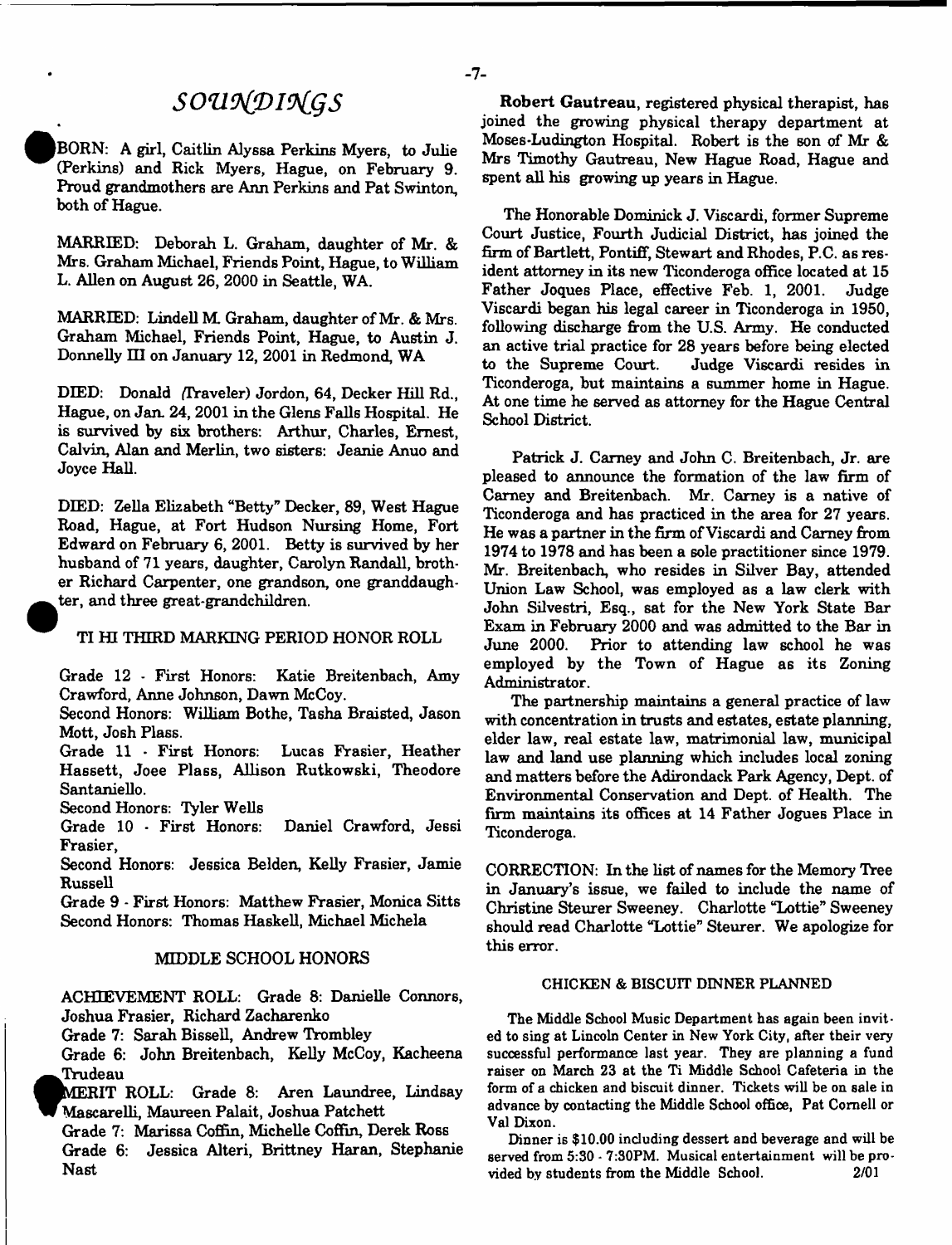# 2ND ANNUAL SPINAL CORD RESEARCH BENEFIT

The second annual Spinal Cord Research Benefit will be held on April 7, 2001 at Jimbo's Club, Rt. 8, Brant Lake, NY. Thanks to YOU and many others we were able to raise over \$21,000 last year. Many new developments in spinal cord research, such as the use of stem cells to produce new neurons, were made possible due in part by the many contributions received last year!

As you may recall, Scott Remington was injured in a logging accident that left him permanently paralyzed in May 1999. Scott and thousands of others will be confined to a wheelchair for the rest of their lives if a cure is not found. Scientists continue to work on a cure but like any research it takes a great deal of time and money.

We would once again appreciate your support for finding a cure for paralysis. Donations in the form of a check made payable to the Christopher Reeve Paralysis Foundation can be sent to the 2nd Annual Spinal Cord Research Benefit, *c*/o Scott Remington, 461 Pease Hill Road. Brant Lake. NY 12825. Or perhaps you would like to contribute an item to be raffled at the benefit. You can contact Scott Remington (494-7740) or Renee Smith (494-7255) and we will be happy to make arrangements to pick it up. All items and donations must be received by March 24, 2001.

Whatever your contribution, know it will go to benefit many. Take a step for spinal cord research and you'll be taking a step in the right direction for all those who are paralyzed!

Thank you for your time and consideration. We hope to see you at our benefit!.. . The Scott Remington family and close friends.

# INDIAN KETTLES CHANGES HANDS

On Jan. 5, 2001 the Indian Kettles baton was passed from the Reynolds family to the Whisher family. The Reynolds family had owned and operated the Indian Kettles Restaurant for over 50 years. The Whisher family, a 3-century Adirondack family, has decided to continue the restaurant operations under the name of "The View Restaurant at Indian Kettles". Extensive renovations are now in progress including a 3000 sq. ft. deck with outside bar, new kitchen facilities, 6 new boat docks, new interior lighting, new furnishings and substantially more windows and glass. The rear of the restaurant will be a wall of glass to permit indoor dining while still being able to enjoy a view of the lake.

The View Restaurant will be bringing in a new management team along with a new chef. We will be offering an American Cuisine menu along with sea food and vegetarian dishes, in addition to an extensive dessert menu. Breakfast will be served on Saturdays, Sundays and holidays.. We will also be hosting banquets, weddings and private parties. Our web site Indian-Kettles.com should be available soon. It will show a panoramic view of the lake from our deck, a calendar of events and a copy of our menus. Families and children are welcome.

We are planning to open the week of May 1 with a Grand Opening on Saturday, May 19.

Best wishes to Jack and Bev Reynolds, who now reside in Ticonderoga. We hope you will stop by, enjoy our hospitality and of course, The View... BW

# BOAT USAGE ON LAKE GEORGE INCREASES

According to a recent report published by the Lake George Park Commission, the number of boats on Lake George increased nearly 13 percent last year. LGPC staff counted 516 more rowboats, canoes and kayaks during the annual count in August 2000. However, the increase is not only due to engineless boats. Inboard/outboard motors rose by nearly 8%, while the numbers of personal watercraft, sailboats and outboards also went up.

Here is a quick review of the increases: 1991 - 9,998; 1993 - 8,323; 1995 - 9,118; 1997 -10,783; 1998 -11017; 1999 - 10,887; 2000 - 12,160.

### RENT SMART

A consumer guide to residential leases is available. through Cornell Coop. Ext. of Warren County. This free book contains information about things to know before signing a lease, basic terms, security deposits, moving in, use of the apartment, landlord responsibilities, tenant's rights, landlord's rights and more. A sample lease is included in the book. It can be copied or pulled out and used as the actual rental agreement.

For more info, or a copy of this free booklet, call 668-4881 or 623-3291, Mon-Fri during regular business hours.

#### SNOW SCULPTURE CONTEST

A snow sculpture contest sponsored by PRIDE of Ticonderoga, Inc. will be judged on Sunday, March 4 at 2PM in the Percy Thompson Bicentennial Park. Call PRIDE at 585-6366 to sign up. Contest entry is free and open to all interested individuals or groups. Construction of sculpture may begin immediately following sign-up. Win cash prizes. Free hot chocolate and hot dogs for all participants.

#### SASS PROGRAM TO DEBUT

The State has adopted a new System of Accountability for Student Success (SASS) that will debut on the School Report Card published in February. On March 21 at 7PM Ticonderoga Central School District Report Card results wi^^V be presented at a public hearing preceding the regular Board of Education meeting. Please join us so that we may share this information with you. 2/01

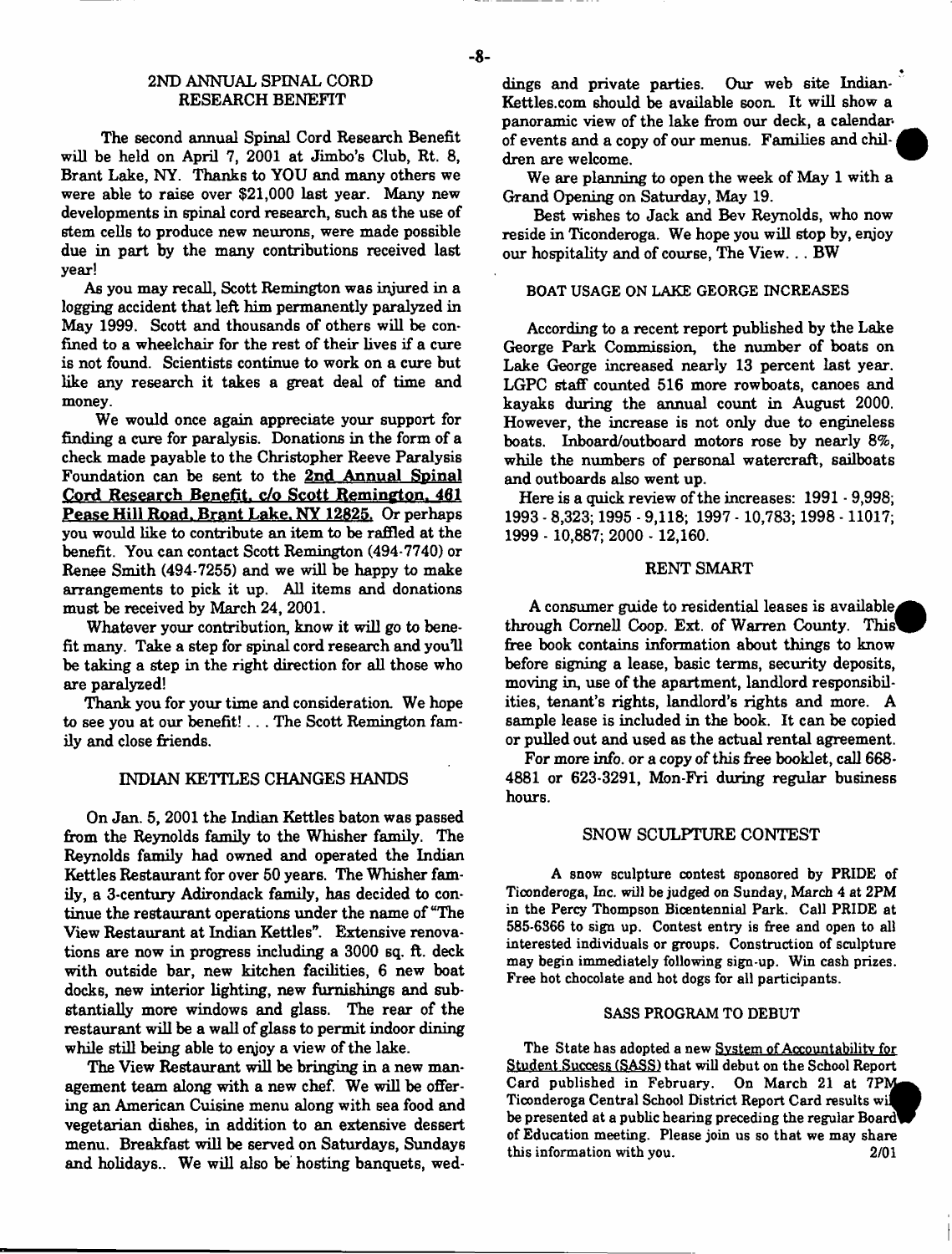#### LETTERS TO THE EDITOR

Valentine's Day is over but I want to send love and say "thank you" to my family, near and far, and to all my friends here, there, everywhere, who remembered me with cards of all kinds (loving, creative and funny), notes, phone calls, flowers and gifts. A special thanks to Father George and Sister Fran for coordinating with the Music Department of the High School in celebrating my birthday at the annual coffee house held in the Hague Community Center on Feb. 9 for the benefit of the department's trip to NYC in the spring. A wonderful evening of musical entertainment at the Coffee House was provided by the young musicians. What a wonderful, exciting time! A beautiful birthday cake was presented to me and to Joan Belden who was also celebrating her birthday.

IT SURE IS GREAT TO BE 90!! If I could sing - my song would be "Thanks for the Memories"

Love to all, Ursula Montbriand.

Being an avid reader of The Hague Chronicle. I can't help but respond to your article entitled WHO IS NEXT? It has hit close to home.

On the morning of Jan. 20 my 12-yr. old niece was awakened by her cat stepping in her face. As she opened her eyes, the ceiling began to swirl and she felt very ill. She managed to reach the room of her parents and collapsed at the doorway. Fortunately her mother awoke but found herself very disoriented also. They carried my niece downstairs and immediately called 911. The ambulance crew arrived quickly and at once got the three of them and the two family dogs out of the house. The level of carbon monoxide in the house was at peak level. The authorities said that within an hour they all would have perished. After treatment at Saratoga Hospital, they were taken to Westchester County to be put in decompression tanks (twice each) to flush this deadly monster from their bodies.

After much anguish, a whole new furnace system and two newly installed carbon monoxide detectors, they returned home safe and sound thanking God they had survived. Incidentally, the family cat whom they are calling the heroine of this near disaster, never showed herself until they were back in the house.

If you do not have carbon monoxide detectors or fire alarms in your home, PLEASE purchase some today. You might not get a second chance!

. . . Beverly Hudak

**•**

 At the regular meeting of the Hague Town Board on Feb. 13, Councilman Fitzgerald insisted on misrepresenting my position on the issue of special town board meetings. He attributed to me the idea that special meetings are illegal and that I am trying to prevent the Hague Town Board from holding such meetings. Not true.

Special meetings are an appropriate forum for transacting towns' business but should not be used to circumvent the Open Meetings Law. I have no objections to special meetings. What I object to is the carrying on of the people's business at meetings when the public is not likely to be present. Town's business should be discussed at regular monthly meetings, as much as possible, when the public is more apt to be present. If need arises, the regular meeting can be adjourned and the Board can then go into executive session to discuss sensitive and confidential information, then return to regular session.

In each of the months of May, June and August, 2000 this Town Board held five special and one regular meeting. Surely this small town can't possibly have so many issues that require six meetings per month to deal with. Maybe, just maybe, with a little planning, a little discipline and a little organization, the people's business can be done without meeting on the average of once a week.

. . . Rudy Meola

Dear Friends and Relatives of Donald Jordon:

On behalf of the Beste Scholarship Fund, thank you for your recent donation in memory of Donald "Traveler" Jordon. Your generosity has been heart-warming, and we're sure that "Trav" would have been happy that this was done in his memory. It just seems like he has been a part of Hague for so long and we all will miss him for our own reasons and in our own ways. And as the Beste Fund grows, it will be nice to know that in some way, "Trav" had a part in all that.

Thank you again for your generosity. Sincerely, Sal and Kathy Santaniello, Beste Steering Committee

# PERMANENT ART COLLECTION AT THS

Ticonderoga High School stands as an impressive example of Colonial Revival Architecture. Built in 1928-1930 and rebuilt in 1933 following a fire, THS has remained a model educational facility the heart of the Ticonderoga-school community. The structure is not only well designed, it is historically significant as the finest, most complete school built in the late 1920's in New York State still functioning.

Inside the walls, there is the same historical dignity and honor of a structure built to stand as a testimony to great expectations and high standards of learning. The well-maintained interior with its terrazzo, scagliola, and vaulted lobby, provide the perfect gallery setting for a permanent display of student art. The concept originally came from former art teacher Margot Anello in 1988. The funding for the art collection initially came from the Student Council. During the past 13 years under the direction of art teacher Marsha LaPointe, the student collection has grown to 24 pieces. Students in a three or five unit sequence in art are required to choose a piece to leave as a gift to the community. Giving the piece of art to the collection has beoome an honor for the young, aspiring artist. It is a way to give to the community, to thank the educational system, and to be a visible record of high achievement. "Like athletic trophies outside the gymnasium..." a piece of art will echo who you are and what you once accomplished.